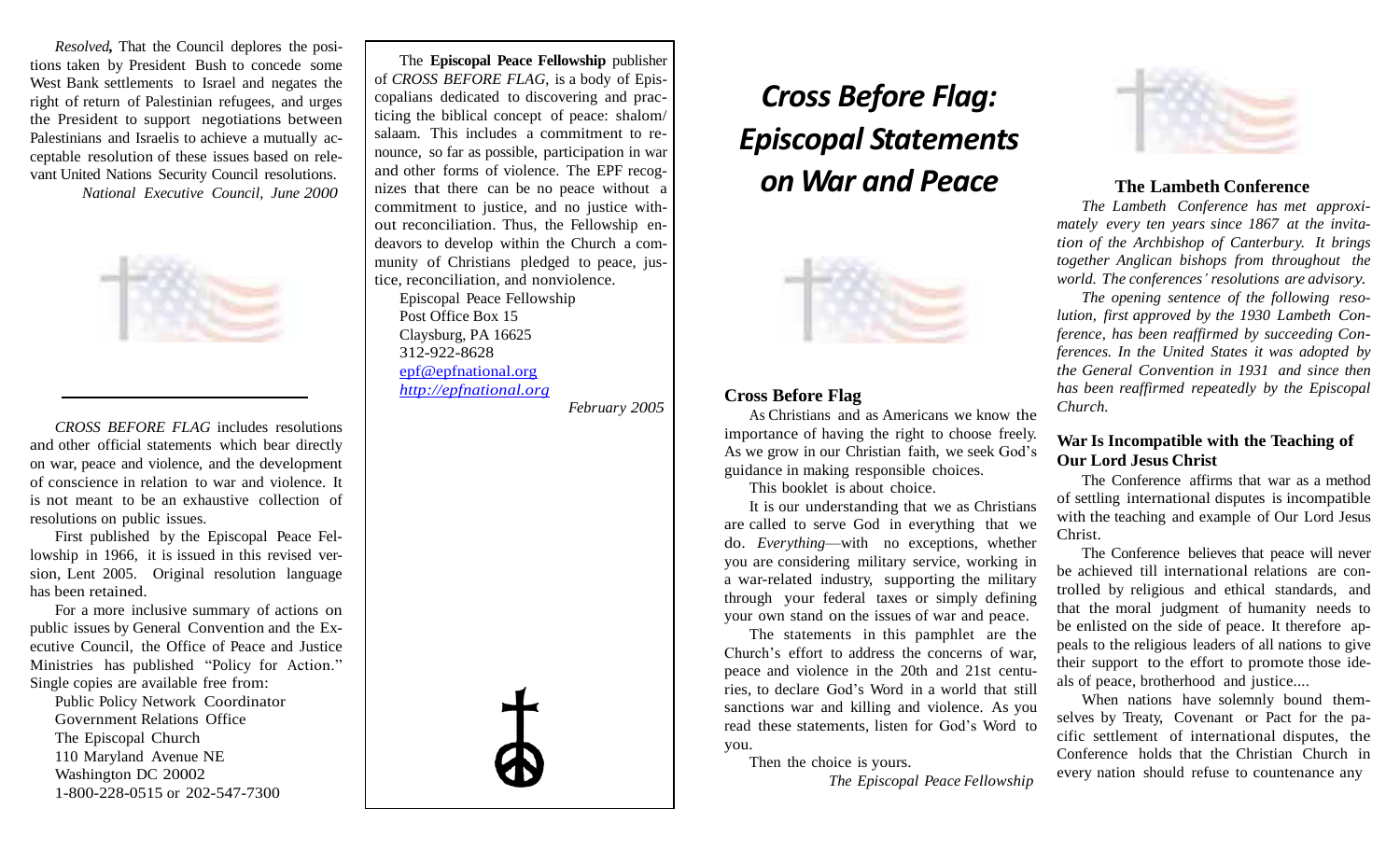war in regard to which the government of its own country has not declared its willingness to submit the matter in dispute to arbitration or conciliation.

The Conference believes that the existence of armaments on the present scale amongst the nations of the world endangers the maintenance of peace, and appeals for a determined effort to secure further reduction by international agreement....

*Lambeth Conference 1930*

#### **Abolition of War Itself Should Be the Goal**

The Conference reaffirms that war as a method of settling international disputes is incompatible with the teaching and example of our Lord Jesus Christ, and declares that nothing less than the abolition of war itself should be the goal of the nations, their leaders, and all citizens. As an essential step towards achieving this goal the Conference calls upon Christians to press through their governments, as a matter of the utmost urgency, for the abolition by international agreement of nuclear bombs and other weapons of similar indiscriminate destructive power, the use of which is repugnant to the Christian conscience. To this end governments should accept such limitations of their own sovereignty as effective control demands.

The Conference further urges the governments of the leading nations of the world to devote their utmost efforts at once to framing a comprehensive international disarmament treaty, which shall also provide for the progressive reduction of armed forces and conventional armaments to the minimum necessary for the maintenance of internal security and the fulfillment of the obligations of States to maintain peace and security in accordance with the United Nations Charter.

*Lambeth Conference 1958*

## **The Right of Conscientious Objection** This Conference:

(a) reaffirms the words of the Conference of 1930 that "war as a method of settling international disputes is incompatible with the teaching and example of our Lord Jesus Christ."

(b) states emphatically that it condemns the use of nuclear and bacteriological weapons.

(c) holds that it is the concern of the Church (i) to uphold and extend the right of conscientious objection.

(ii) to oppose persistently the claim that total war or the use of weapons however ruthless or indiscriminate can be justified by results.

(d) urges upon Christians the duty to support international action either through the United Nations or otherwise to settle disputes justly without recourse to war; to work towards the abolition of the competitive supply of armaments; and to develop adequate machinery for the keeping of a just and permanent peace.

*Lambeth Conference 1968*

#### **Violence Has Many Faces**

1. Affirming again the statement of the Lambeth Conferences of 1930 and 1968 (Resolution 8 [a]) that "war as a method of settling international disputes is incompatible with the teaching and example of our Lord Jesus Christ," the Conference expresses its deep grief at the great suffering being endured in many parts of the world because of violence and oppression. We further declare that the use of modern technology of war is the most striking example of corporate sin and the prostitution of God's gifts.

2. We recognize that violence has many faces. There are some countries where the prevailing social order is so brutal, exploiting the poor for the sake of the privileged and trampling on people's human rights, that it must be termed "violent." There are others where a social order

Church Center, and the website, [www.episcopal](http://www.episcopal-/)church.org/chaplain, as an important resource in the continuing study of just war.

*General Convention 2003*

#### **Warfare: Response to New War Situations**

*Resolved*, That the Theology Committee of the House of Bishops be urged to prepare a study on new warfare situations which may not be adequately addressed by the Just War Theory, such as non-declared wars, asymmetric warfare, pre-emptive strikes, invitations to intervene by legitimate foreign authorities, international terrorism without boundaries, and other forms of military intervention not imagined in past centuries.

*General Convention 2003*

#### **Culture Of Nonviolence**

*Resolved,* That The Episcopal Church develop specific plans at national, provincial, and diocesan levels in the next triennium for the church to live into a culture of nonviolence which values love, compassion, and justice, and which rejects violence as a means of solving problems; and be it further

*Resolved,* That curricula in nonviolence awareness and training be promoted for use in dioceses and congregations; and be it further

*Resolved,* That the results of these plans be compiled by the Office of Peace and Justice and presented to the General Convention 2006.

*General Convention, 2003*

## **Guantanamo Bay, Iraq and The Middle East**

*Resolved,* That the Executive Council, meeting in Burlington, VT, June 11-14, 2004, calls upon the United States government to grant legal rights to all detainees at Guantanamo Bay Naval Base in Cuba in accordance with international law and the Geneva Conventions; and

urges the U.S. government to allow visitations to the detainees by neutral parties such as The International Red Cross, and by appropriate religious groups, and be it further

*Resolved,* That Council shares the deep concerns of many Americans and others over the spiral of violence in Iraq, the abhorrent torture and abuse of prisoners such as at Abu Graib, the flouting of legal rights and the dismissive use of the Geneva Conventions, and urges the U.S. government to conduct itself in all aspects of the conflict with the highest standards of human rights and regard for due process which are cherished values of our nation and when disregarded diminish credibility of the U.S. in the world, and be it further

*Resolved,* That Council urge that the U.S. move swiftly to transfer authority in Iraq to the new Iraqi government, and seek alternative military forces to replace the U.S. military apparatus so as to reduce tensions, minimize violence, and blunt growing insurgencies, and be it further

*Resolved,* That Council urges the U.S. to reengage the peace process (in conjunction with the need for full consultation with the Palestinians, Israelis and others), in the Israeli/Palestinian conflict, recognizing that a just resolution of the conflict that assures Israel's security and Palestinian sovereignty would be the single most significant contribution to improving relations with the peoples of the Arab world and winning the "war on terror", and be it further

*Resolved,* That Council implores the U.S. to formulate a foreign policy aimed at human development, alleviation of poverty and respect for cultural and religious differences so that the current wave of anti-American sentiment in the Middle East and many parts of the world might be lessened and the nation's commitment to justice and peace restored; and be it further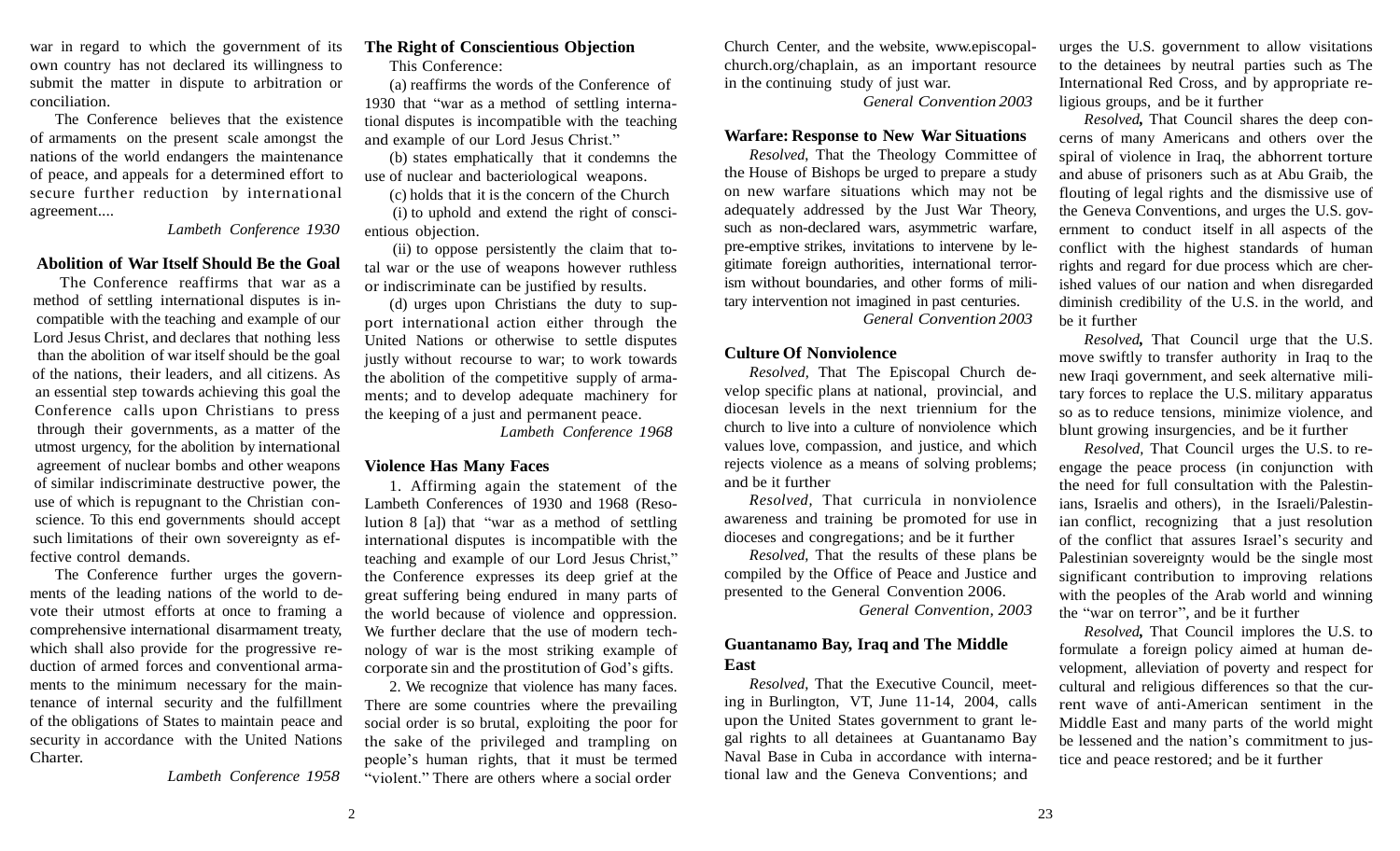First, whether lethal force may be used is governed by the following criteria:

♦ Just cause: Force may be used only to correct a grave, public evil, i.e., aggression or massive violation of the basic rights of whole populations.

♦ Comparative justice: While there may be rights and wrongs on all sides of a conflict, to override the presumption against the use of force, the injustice suffered by one part must significantly outweigh that suffered by the other.

♦ Legitimate authority: Only duly constituted public authorities may use deadly force or wage war.

♦ Right intention: Force may be used only in a truly just cause and solely for that purpose.

♦ Probability of success: Arms may not be used in a futile cause or in a case where disproportionate measures are required to achieve success.

♦ Proportionality: The overall destruction expected from the use of force must be outweighed by the good to be achieved.

♦ Last resort: Force may be used only after all peaceful alternatives have been seriously tried and exhausted.

These criteria taken as a whole must be satisfied in order to override the strong presumption against the use of force. Second, the just war tradition seeks also to curb the violence of war through restraint on armed combat between the contending parties by imposing the following moral standards for the conduct of armed conflict:

♦ Noncombatant immunity: Civilians may not be the objects of direct attack, and military personnel must take due care to avoid and minimize indirect harm to civilians.

♦ Proportionality: In the conduct of hostilities, efforts must be made to attain military objectives with no more force than is militarily

necessary and to avoid disproportionate collateral damage to civilian life and property.

♦ Right intention: Even in the midst of conflict, the aim of political and military leaders must be peace with justice, so that acts of vengeance and indiscriminate violence, whether by individuals, military units or governments, are forbidden; and be it further

*Resolved*, That when legitimate civilian authority determines that war is justified, members of the Episcopal Church recall our Lord's teaching to love our enemies, counsel that participation in or refusal to participate in any war is a discernment process requiring deep reflection and prayer with humility, and acknowledge that one participates in war with great reluctance, always seeking God's mercy and forgiveness; and be it further

*Resolved*, That the 74th General Convention, recalling the longstanding Episcopal Church view, originally adopted by the 1930 Lambeth Conference and by the 1931 General Convention, that "war as a method of settling international disputes is incompatible with the teaching and example of our Lord Jesus Christ," urge dioceses and congregations to study and better understand Just War theory and pacifism as they apply to the situation of the United States in responding to contemporary international conflicts. *General Convention 2003*

#### **Warfare: Christian Responses to Warfare**

*Resolved*, That the 94th General Convention urge dioceses and congregations to study and better understand just war theory and pacifism as they apply to the situation of the United States in responding to contemporary international conflicts; and be it further

*Resolved*, That we commend "Just Peace Readings" from the Office of the Bishop Suffragan for Chaplaincies of the Episcopal

that appears relatively benevolent nevertheless exacts a high price in human misery from some sections of the population. There is the use of armed force by governments, employed or held in threat against other nations or even against their own citizens. There is the worldwide misdirection of scarce resources to armaments rather than human need. There is the military action of victims of oppression who despair in achieving justice by any other means. There is the mindless violence that erupts in some countries with what seems to be increasing frequency, to say nothing of organized crime and terrorism, and the resorting to violence as a form of entertainment on films and television.

3. Jesus, through his death and resurrection, has already won the victory over all evil. He made evident that self-giving love, obedience to the way of the Cross, is the way to reconciliation in all relationships and conflicts. Therefore the use of violence is ultimately contradictory to the Gospel. Yet we acknowledge that Christians in the past have differed in their understanding of limits to the rightful use of force in human affairs, and that questions of national relationships and social justice are often complex ones. But in the face of the mounting incidence of violence today and its acceptance as a normal element in human affairs, we condemn the subjection, intimidation and manipulation of people by the use of violence and the threat of violence and call Christian people everywhere:

(a) to re-examine as a matter of urgency their own attitude towards, and their complicity with, violence in its many forms;

(b) to take with the utmost seriousness the questions which the teaching of Jesus places against violence in human relationships and the use of armed force by those who would follow him, and the example of redemptive love which the Cross holds before all people;

(c) to engage themselves in non-violent action for justice and peace and to support others so engaged, recognizing that such action will be controversial and may be personally very costly;

(d) to commit themselves to informed, disciplined prayer not only for all victims of violence, especially for those who suffer for their obedience to the Man of the Cross, but also for those who inflict violence on others;

(e) to protest in whatever way possible at the escalation of the sale of armaments of war by the producing nations to the developing and dependent nations, and to support with every effort all international proposals and conferences designed to place limitations on, or arrange reductions in, the armaments of war on the nations of the world.

*Lambeth Conference 1978 The General Convention of the Episcopal Church adopted "as its own" in 1979 this resolution of the Lambeth Conference (see page 14), and reaffirmed that commitment in 1982 (see page 15).*

#### **There Is No True Peace without Justice** This Conference

1. (a) reaffirms the statement of the 1930 Lambeth Conference that war as a method of settling international disputes is incompatible with the teaching and example of Our Lord Jesus Christ;

(b) affirms also that there is no true peace without justice, and that the reformation and transformation of unjust systems is an essential element of our biblical hope;

2. supports those who choose the way of non-violence as being the way of Our Lord, including direct non-violent action, civil disobedience, and conscientious objection, and pays tribute to those who in recent years have kept before the world the growing threat of militarism;...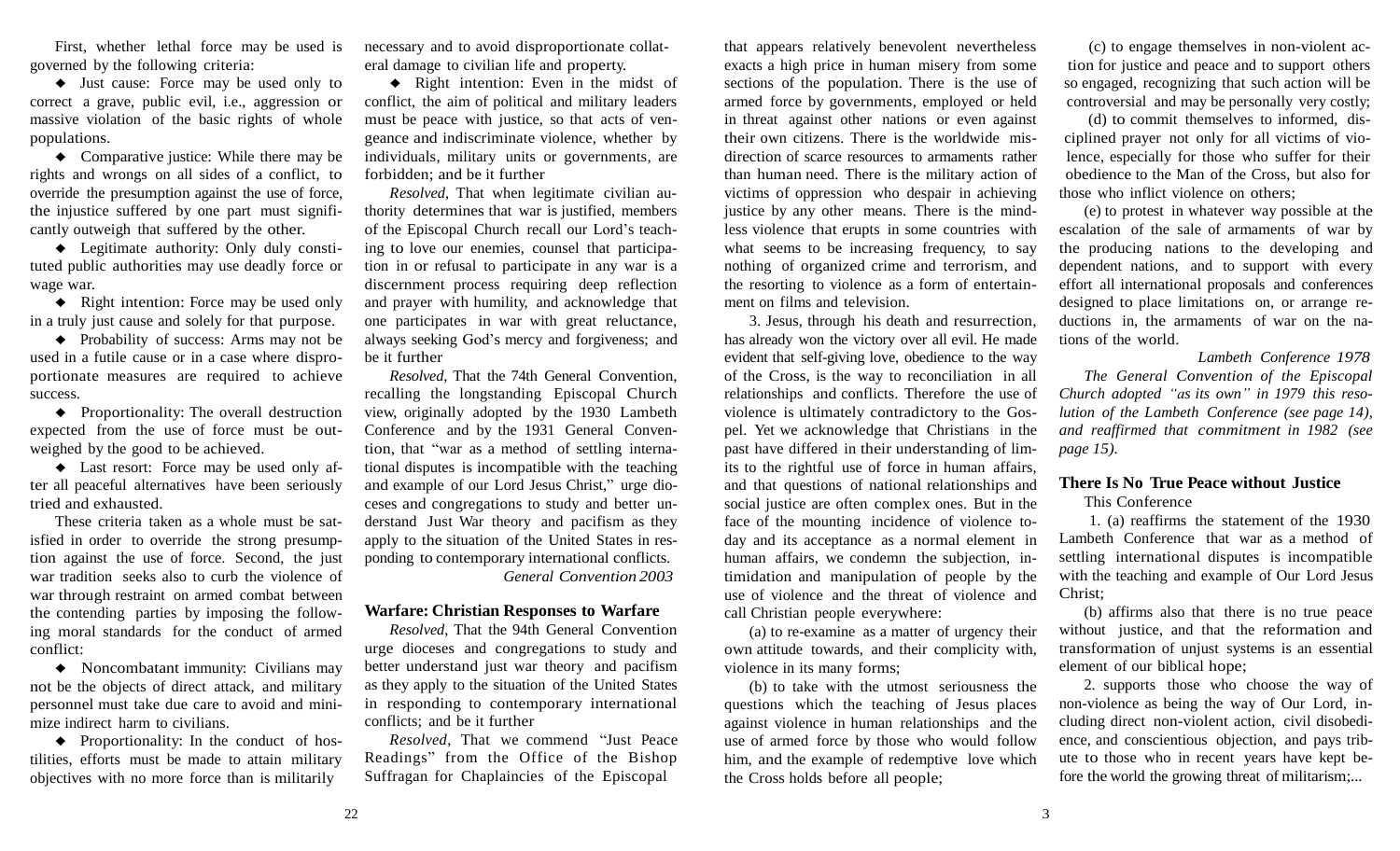3. encourages Provinces and Dioceses to seek out those secular and religious agencies working for justice and reconciliation, and to make common cause with them, to ensure that the voice of the oppressed is heard and a response is made so that further violence is averted.

*Lambeth Conference, 1988*

# **Affirm UN Universal Declaration of Human Rights**

On the fiftieth anniversary of its proclamation in December of 1948, this Conference

(a) resolves that its members urge compliance with the United Nations Universal Declaration of Human Rights by the nations in which our various member Churches are located, and all others over whom we may exercise any influence; and

(b) urges extension of the provisions of the Declaration to refugees, uprooted and displaced persons who may be forced by the circumstances of their lives to live among them.

*Lambeth Conference, 1998*

## **Faithful Response to Aggression and War**

This Conference:

(a) abhors the evil of war;

(b) repudiates and condemns the use of violence for settling religious, economic, cultural or political disputes;

(c) encourages the use of peacekeeping forces to prevent or forestall the escalation of conflicts, and to assist in their resolution;

(d) repudiates and condemns the use of terrorism;

(e) decries the production and proliferation of arms;

(f) commits its members to prayer, mediation, and any active, non-violent means we can employ to end current conflicts and wars and to prevent others; and

(g) urges the nations represented by our Churches and all those on whom we have any influence whatsoever to join us in this endeavor. *Lambeth Conference, 1998*

#### **Prohibit Nuclear Weapons and War**

This Conference resolves to call upon our respective governments and through our governments, the United Nations and other instruments:

(a) to urge all nations to agree by treaty to stop the production, testing, stock-piling and usage of nuclear weapons; and

(b) to press for an international mandate for all member states to prohibit nuclear warfare.

*Lambeth Conference, 1998*

#### **Ratify Landmines Treaty and Abolish Mines**

This Conference - attended both by bishops from nations suffering acutely from the presence of landmines in their own countries (Mrs. Winifred Ochola wife of the Bishop of Kitgum in Uganda was killed by a landmine), and by bishops from countries that have profited from the manufacture of landmines:

(a) calls upon all signatory Governments to ratify the Ottawa Convention (without exceptions) at the earliest possible date;

(b) calls upon all non-signatory Governments to sign and ratify the Ottawa Convention at the earliest possible date;

(c) calls upon all Governments to provide extra funding for mine clearance programmes, and to encourage the development of appropriate technology for mine clearance initiatives; and

(d) calls upon international organizations, all governments, community level and local Government initiatives, NGOs, Churches and other people of good will, to engage in educational work on this issue, provide practical assistance

#### **Support Total Nuclear Disarmament**

*Resolved*, That the 72nd General Convention of the Episcopal Church support the goal of total nuclear disarmament; and note with appreciation and pleasure the progress that has been made toward this goal; but inasmuch as the production, testing and deployment of nuclear weapons continue, more must be done to achieve that nuclear disarmament; and be it further

*Resolved*, That this General Convention urge the Government of the United States to exercise leadership among the nations, especially the nuclear weapons states, by immediately initiating negotiations for an International Treaty on Comprehensive Nuclear Disarmament in all its aspects to include a deadline for the completion of nuclear disarmament; and be it further

*Resolved*, That this General Convention support the World Campaign to Abolish Nuclear Weapons and encourage Episcopalians to sign the Campaign's Citizens Pledge on Nuclear Weapons Abolition; and be it further

*Resolved*, That this General Convention call upon the comparable bodies in our sister Churches in the Anglican Communion to speak out in a similar way to their civil authorities and governments so that the world-wide Anglican Communion works in concert for total nuclear disarmament

*General Convention, 1997*

#### **Encourage "A Pledge of Nonviolence"**

*Resolved*, That each congregation of the Episcopal Church become a model for peacemaking in our violent society by encouraging its members to commit themselves to non-violent and peaceable behavior in their relationships with others at home, at school, at work, at church, in the community, and wherever they find themselves; and be it further

*Resolved*, That every congregation also encourages its members to adopt *The Pledge of*

*Nonviolence* as it comes from the Institute for Peace and Justice, St. Louis, Missouri:

*Making peace must start within ourselves. I commit myself to become, with God's help, a nonviolent and peaceable person.*

*To respect myself, to affirm others and to avoid un-caring criticism, hateful words, physical attacks and self-destructive behavior.*

*To share my feelings honestly, to look for safe ways to express my anger and to work at solving problems peacefully.*

*To listen carefully to one another, especially those who disagree with me, and to consider others' feelings and needs rather than insisting on having my own way.*

*To apologize and make amends when I have hurt another, to forgive others and to keep from holding grudges.*

*To treat the environment and all living things, including our pets, with respect and care.*

*To select entertainment and toys that support healthy values and to avoid entertainment that makes violence look exciting, funny or acceptable.*

*To challenge violence in all its forms whenever I encounter it, whether at home, at school, at work, at church or in the community and to stand with others who are treated unfairly.*

*This is my pledge. These are my goals. I will check myself on what I have pledged once a month for the next twelve months so that I can help myself and others become more peaceable people.*

*General Convention, 2000*

#### **Warfare: Just and Unjust Wars**

*Resolved*, That the 74th General Convention call upon all members of The Episcopal Church, in discussions about war and especially the strategy of preemptive strikes, to seriously consider and utilize the Just War criteria developed over the centuries and generally expressed as follows: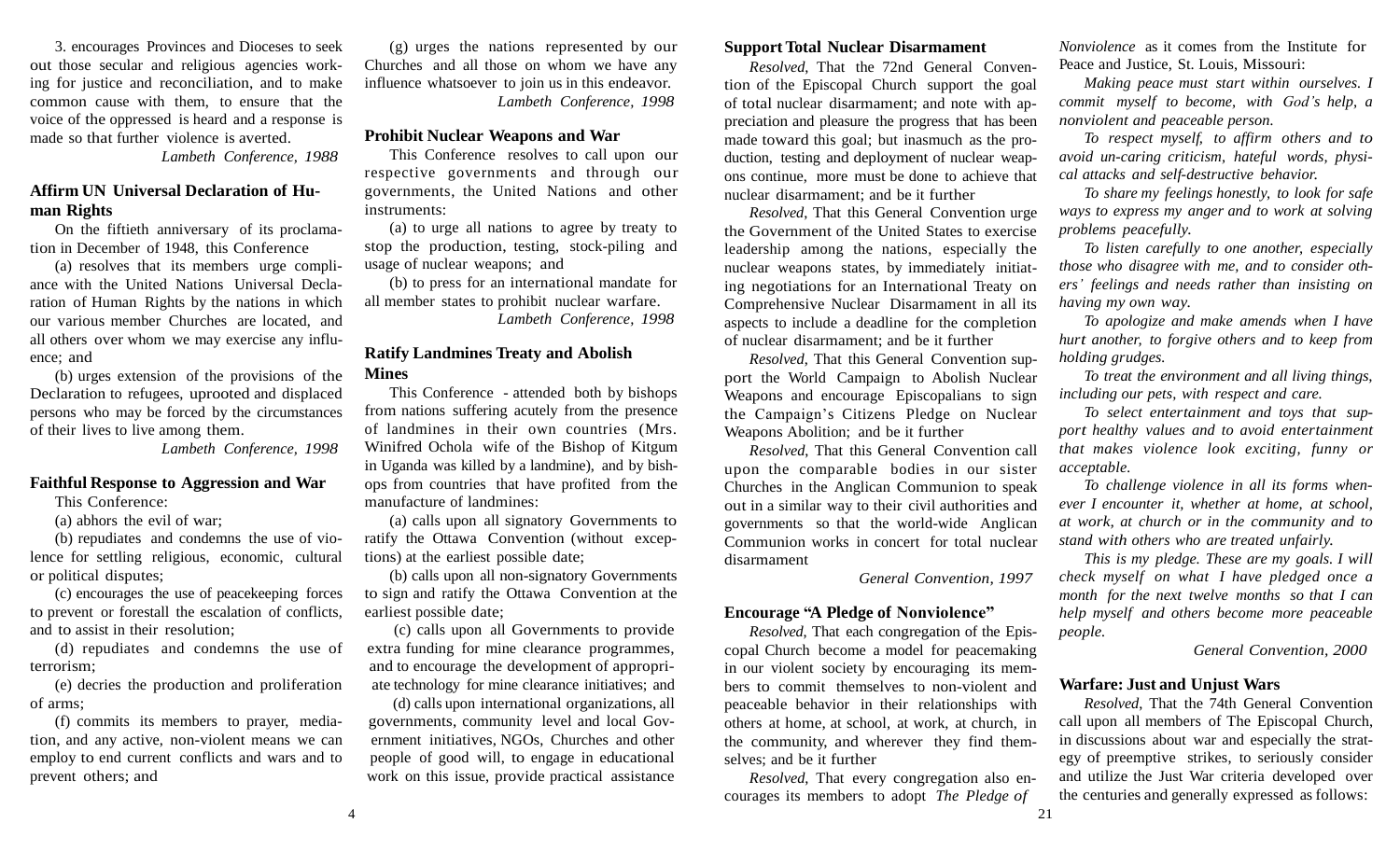projects, and other appropriate efforts, including initiation of discussions on ways to repair the human and natural destruction brought about by war-making; and be it further

*Resolved*, That the Episcopal Church join in appropriate ecumenical observances of the end of World War II and the founding of the United Nations, keeping in remembrance both the suffering and the imposition of suffering by all sides in any war, and asking God's forgiveness for our complicity as a people; and be it further

*Resolved*, That members of the Episcopal Church take special care in the course of 50th anniversary commemorations to work against any "Japan bashing" or other racist behavior; and be it further

*Resolved*, That the Episcopal Church recommit itself to work actively for the complete abolition of nuclear war; and be it further

*Resolved*, That the resources of the Episcopal Church Center, including the Washington Office of the Episcopal Church, in cooperation with other appropriate Church related bodies, including unofficial organizations, be used to identify curricula, study guides, worship and liturgical resources, bulletin inserts, and other resources for use by dioceses and by local congregations for study and action on issues of nuclearism.

*General Convention, 1994*

#### **Ban Landmines**

*Resolved*, That this 71st General Convention of the Episcopal Church join in the international call for:

An international ban on the use, production, stockpiling, and sale, transfer, or export of antipersonnel mines;

The establishment of an international fund, administered by the United Nations, to promote and finance landmine awareness, clearance, and eradication programs worldwide: and

Countries responsible for the production and dissemination of antipersonnel mines to contribute to the international fund; and be it further

*Resolved*, That the General Convention call on the President of the United States to join the call for such a ban

*General Convention, 1994*

#### **Reaffirm Support for Human Rights**

*Resolved*, That this 71st General Convention reaffirm its support for human rights throughout the world and states its conviction that civil rights and political freedom are the universal bedrock of any meaningful scheme of human rights; and be it further

*Resolved*, That this 71st General Convention commend ecumenical and interfaith support for human rights as a moral imperative for Christians, growing out of the biblical understandings that human beings are created in the image and likeness of God, that they are endowed by God with an inalienable dignity, and that they thereby possess a value that is prior to and not dependent upon, the acknowledgment of such rights by a political entity; and be it further

*Resolved*, That this 71st General Convention encourage the President and Secretary of State to take the initiative internationally in prompting the cause of human rights and in restoring the primary focus of human rights effort to the civil rights and political freedoms that are the building blocks of decent and humane societies; and be it further

*Resolved*, That this 71st General Convention commend continuing dialogue, both within the churches and between other faith communities and their governments, on issues of human rights, especially those issues relevant to their own jurisdictions.

*General Convention, 1994*

to alleviate the consequences of the massive level of previous landmine deployment, and engage in practical schemes to reintegrate landmine survivors and their families into their communities. *Lambeth Conference, 1998*



## **The Episcopal Church**

*The General Convention (legislative body of the Episcopal Church) meets every three years to make policy and conduct the business of the Church. Actions in its name are approved by a majority in each of its two houses: the House of Bishops and the House of Deputies (clergy and lay persons elected by their respective dioceses).*

*Sometimes resolutions in the House of Deputies are voted on "by orders," which means that clergy and laity vote separately. The vote for each order is then tallied by Diocese. The net effect of this is to require approximately a two thirds majority by both lay and clergy deputies in order for a resolution to be approved.*

*The House of Bishops also meets annually and periodically issues Pastoral Letters and position papers addressed to the faithful. These deal with challenges facing the Church, the country, and the world.*

## **The Brotherhood of Men ... As a Practical Conviction**

Present conditions call for clear recognition of the Christian principles of the brotherhood of men; the practice of righteousness and goodwill between nations as between individuals; the substitution of judicial processes for war in the

settlement of international disputes; and the embodiment of these principles in national policies and laws, not merely as an abstract ideal, but as a practical conviction for whose development the Christian churches have special responsibility.

*General Convention, 1916*

#### **That War May Be Abolished**

*Resolved,* That this Church places itself on record as strongly in favor of conference and arbitration in the settlement of differences and disputes between nations;

*Resolved,* That this Church recognizes in the efforts recently made by this nation through the Washington Conference of nine sovereign powers called to effect plans for world peace and order, a great forward step to bring nearer the era of a better world understanding;

*Resolved,* That we solemnly commit ourselves as members of a Christian Church to use every consistent means to the end that war may be abolished, and that the Golden Rule may become the universal law of nations and people.

*General Convention, 1922*

## **War Will Destroy Civilization**

*Resolved*, that this Convention register its conviction that unless civilization can destroy war, war will destroy civilization. We believe that a warless world is a possibility; that life based on the spirit and principles of the Prince of Peace, so far from being visionary, contains the only practical method of security for the future. We regard this work not only as a corporate responsibility of the whole Church, but as the individual duty of every Christian citizen....

We reaffirm the conviction stated by the General Convention of 1922 that the nations of the world must adopt a peace system. It is fundamental to such a system that it be built on the conviction that war is unchristian in principle and suicidal in practice.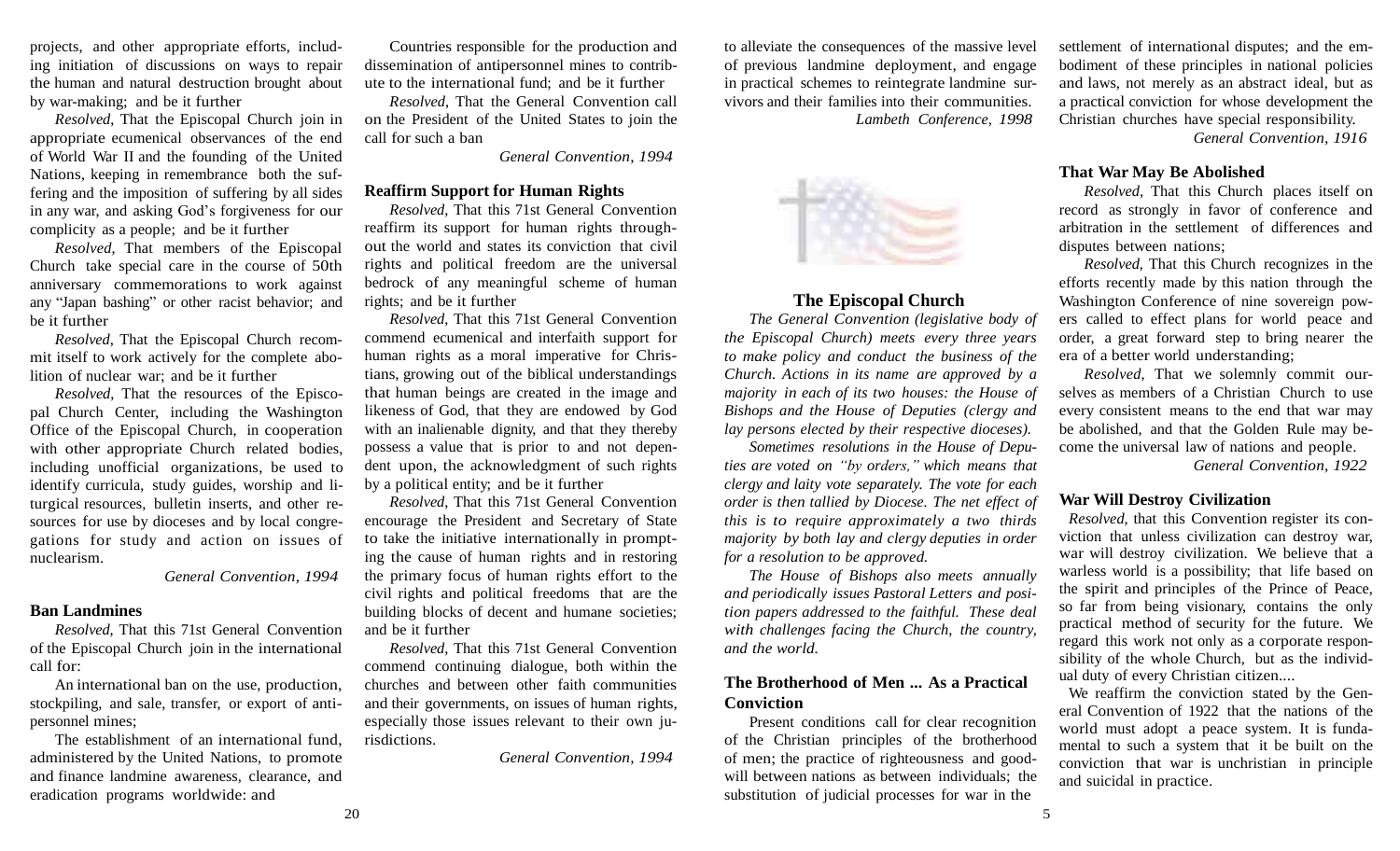We assert our solemn judgment that aggressive warfare is a crime on the part of a nation and so to be held by followers of Christ, who has commanded that we make disciples, not enemies, of the peoples of the world. We thank God and take courage as we see the nations through their authorized representatives in conventions, assemblies and conferences, agree on plans for disarmament, for guarantees of security and for creation of the machinery of courts by which arbitration shall take the place of force. We believe these are steps in the realization of the hopes of the people of the nations for a permanent peace, and pledge our best endeavors and constant prayers that God may touch the hearts of mankind with the spirit and understanding of brotherhood....

*General Convention, 1925*

## **Warfare as an Instrument of National Policy Is a Crime**

*Resolved,* The General Convention, conscious of the heavy responsibility which rests upon the followers of Christ in furthering the cause of peace, and a law-governed world, reaffirms the substance of the resolutions adopted by the General Convention of 1925.

With that Convention, we reaffirm the conviction that the world must adopt a peace system. We assert our solemn judgment that warfare as an instrument of national policy or as a means of settling disputes between nations should be renounced. Such warfare, undertaken to further national policy and without recourse to judicial arbitration or other means of peaceful settlement, is a crime on the part of a nation, and so to be held by followers of Christ, who has commanded us to make disciples, not enemies, of the peoples of the world.

We thank God and take courage at the steady increase of effort to find and make universal peaceful methods dealing with international differences; we rejoice in the growing influence of

the International Court of Justice and League of Nations and heartily sympathize with the efforts looking to disarmament and security treaties. We commend with unqualified approval the effort of our own Government to achieve the outlawry of war and, noting the epoch-making significance of the proposals now awaiting ratification, pray God for its success. We believe these treaties to be steps in the realization of the hopes of the nations for a permanent peace and pledge our best endeavors and constant prayers to this end. *General Convention, 1928*

**If You Wish Peace, Prepare for Peace**

"The Kingdom of God is peace." As stated by the last Lambeth Conference: "War, as a method of settling international disputes, is incompatible with the teaching and example of Our Lord Jesus Christ." We believe that as the Christian conscience has condemned infanticide and slavery and torture, it is now called to condemn war as an outrage on the Fatherhood of God and the brotherhood of all mankind.

... Pacts and pledges, however, are not enough. If we are to combat the war-spirit, we must try to attack it at its source. The real causes of any war lie further back than the particular dispute or incident that sets a spark to the inflammable material that has often been accumulating for years. Among these causes the following seem to us of special importance.

The first of these is a narrow and aggressive Nationalism which ignores the rights of other nations in the determination to assert its own. Nations exist by the Will of God, not for selfaggrandizement, but for service, and their true honor lies not in the extent to which they can impose their yoke on other nations, but on the value of their contribution to the moral and spiritual ideals of the world.

The second - and perhaps the most potent cause of war is the fear that is the outcome of

available appropriate curricula in conflict management and resolution for use by dioceses and congregations.

5. Encourages all members of the Episcopal Church to make use of enlightened methods of negotiation and mediation as they work to resolve conflicts between the Episcopal Church and other Christian communions; and be it further

*Resolved*, That the Episcopal Church call upon the Government of the United States:

1. To resolve disputes affecting it and other nations by negotiation, mediation, non-binding arbitration, binding arbitration, and adjudication.

2. To recognize and respect the jurisdiction and judgments of the International Court of Justice.

3. To provide sufficient funding for the Institute for Peace in order to train individuals in the peaceful management and resolution of international conflicts; and be it further

*Resolved*, That the Episcopal Church call upon all nations:

1. To utilize the United Nations and to respect the authority of the Secretary General in the resolution of international conflicts.

2. To strengthen the role and authority of the Secretary General in the resolution of international conflicts.

3. To adhere to the rule of the law in dealing with their own citizens and those of other countries.

4. To utilize regional and private organizations in conflict resolution.

*General Convention, 1991*

## **Deplore Sale and Export of Arms**

*Resolved*, That the 1994 General Convention of the Episcopal Church goes on record as deploring the sale and export of conventional arms of war; and be it further

*Resolved*, That the Congress of the United States be urged to enact legislation which prohibits such sale and export; and be it further

*Resolved*, That the United Nations be urged to adopt regulations prohibiting international arms sales by its members

*General Convention, 1994*

## **Support Comprehensive Test Ban**

*Resolved*, That the 71st General Convention of the Episcopal Church, in accordance with our faith in Jesus Christ, the Prince of Peace, urge the President of the United States, and the U.S. negotiators at Geneva, to take immediate international leadership in signing and implementing a comprehensive Test Ban Treaty in the coming year, and to pursue diplomatic initiatives, for the complete elimination of nuclear weapons design, testing, and manufacture anywhere in the world. *General Convention, 1994*

# **Commemorate End of World War II and Commit to the Abolition of Nuclear Weapons and of War**

*Resolved*, That the 71st General Convention of the Episcopal Church notes that Sunday, August 6, 1995, which is the Feast of the Transfiguration of Our Lord Jesus Christ, coincides with the 50th anniversary of the nuclear bombing of the city of Hiroshima, Japan by the United States; and be it further

*Resolved*, That the Episcopal Church in the United States seek ways with appropriate liturgical commemorations, to observe jointly this anniversary with the Nippon Sei Ko Kai, and with human rights and peace organizations of both the United States and Japan, and that those dioceses and parishes in partner relationships with dioceses and parishes in Japan be especially encouraged to observe the anniversary jointly by exchange visits, conferences, pilgrimages,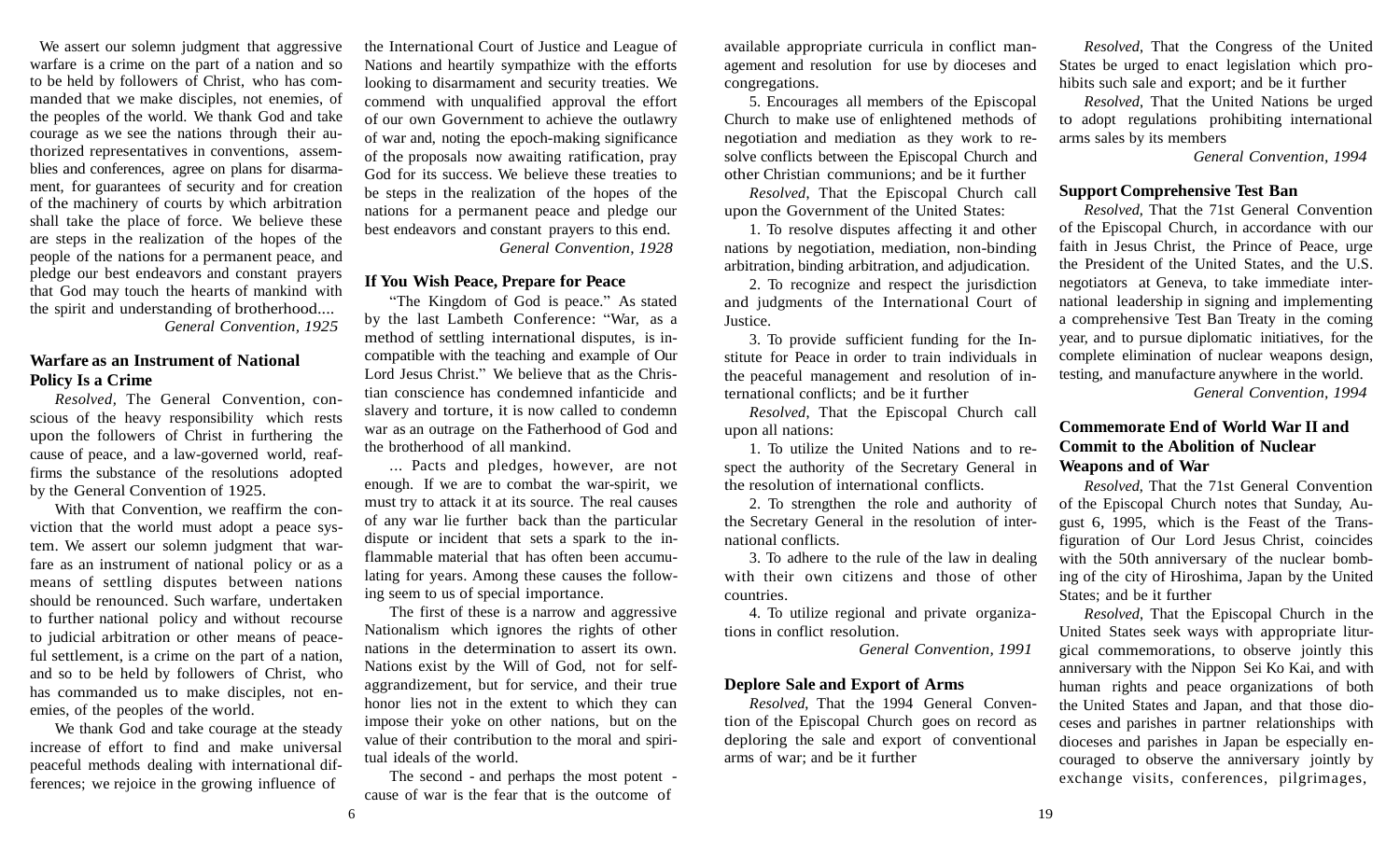working directly with the countries affected by acts of terror.

*General Convention, 1988*

#### **Nuclear Free Pacific Movement**

*Resolved*, That this 69th General Convention of the Episcopal Church, concerned with our sisters and brothers of the Anglican Communion throughout the Pacific Basin, commend to the attention of the members of this Church for their review and study the news from the Nuclear Free Pacific Movement.

*General Convention, 1988*

#### **Control of Arms Sales and Distribution**

*Resolved*, That the 70th General Convention of the Episcopal Church deplores the reintroduction of weapons of all kinds into the Middle East by any nation; and be it further

*Resolved*, That the Episcopal Church call upon the Government of the United States to take all appropriate action to develop means to restrict and control all international arms sales and distribution.

*General Convention, 1991*

#### **Spread of Arms and Armaments**

*Resolved*, That the 70th General Convention of the Episcopal Church express its deep concern over the actions of the United States and other arms-producing nations that have contributed to the sale and spread of arms and armaments to other nations throughout the world; and be it further

*Resolved*, That this General Convention direct the Standing Commission on Peace with Justice to study this issue of the sale of all types of armaments and report its findings to the 71st General Convention; and be it further

*Resolved*, That the study by the Standing Commission on Peace with Justice be conducted as a part of its routine work in the coming triennium without the expenditure of any funds other than those allocated for the normal work of that commission.

*General Convention, 1991*

## **Urge Economic Conversion**

*Resolved*, That the 1991 General Convention of the Episcopal Church strongly endorse the development of federal policies to shift economic resources from military to civilian uses and urge the parishes and dioceses of our Church to study and to discuss the application of economic conversion principles and to prepare for their implementation; and be it further

*Resolved*, That this Convention urges the parishes and dioceses to respond to the immediate pastoral and economic problems generated by the recently announced closing of numerous military installations throughout the United States during Fiscal Year 92 and following.

*General Convention, 1991*

#### **Resolving Disputes Peacefully**

*Resolved*, That the Episcopal Church encourages the settlement of disputes within the church by peaceful dispute resolution processes, and in furtherance thereof:

1. Calls upon all dioceses and other administrative units of the Church to develop and employ consensus building methods in the conduct of their decision making business and to initiate, continue and strengthen their training of persons in conflict management and resolution and to promote the use of such personnel in the Church.

2. Urges seminaries and other schools for ministry to include training in conflict management and resolution for all candidates for ordination.

3. Encourages all congregations to offer training in conflict management and resolution.

4. Commits itself through the appropriate agencies of the National Church staff to make

distrust. We must convince the peoples of the world that the risk involved in trusting one another is far less grave than the inevitable consequences of mutual distrust....

A third possible cause of war lies in economic competition and especially in the competition for control of the raw materials of industry. Commerce ought to be and often is a bond of union between nations, but unrestricted competition and excessive trade barriers may be causes of war. The chief corrective of this danger lies in the recognition of the economic interdependence of nations in the modern world.

A fourth cause, or at least occasion, of war is to be found in excessive armaments, which arouse fears and suspicions and can never insure safety.... Surely it is high time we tried some other way. Instead of proceeding on the illogical maxim "In time of peace prepare for war" we might better follow the principle... "If you wish peace, prepare for peace." Peace will never come without preparation, effort, risk and sacrifice.

> *Pastoral Letter, House of Bishops, 1931 Adopted as a statement of both Houses of General Convention*

### **The Cross Is Above the Flag**

Signs on the horizon give evidence of a growing suspicion among nations. Beneath the surface the world seethes with unrest.... It is our duty as disciples of the Prince of Peace to insist upon policies that are consistent with the maintenance of equity, fair dealing and the sanctity of pacts and agreements among races and peoples. We are bound by every solemn obligation to wage unremitting war against war. An excess of nationalism or an attitude of detached unconcern for the ills of other nations, together with the building up of an armed force beyond reasonable national needs, deprives us of any opportunity to be a conserver of the world's peace.

Love of country must be qualified by love of all mankind; patriotism is subordinate to religion. The Cross is above the flag. In any issue between country and God, the clear duty of the Christian is to put obedience to God above every other loyalty.

*House of Bishops, 1933*

#### **Non-Combatant Service**

*Whereas*, The House of Bishops in its Pastoral Letter issued from Davenport stated that it is the duty of Christians to put the Cross above the flag, and in any conflict of loyalties unhesitatingly to follow the Christ; and

*Whereas*, We desire that all Christian people who, though willing to risk their lives in noncombatant service are unwilling for conscience sake to take human life in war, and shall have signified their intention by placing themselves on record at the national headquarters of their respective churches, be accorded by the United States Government the status in fact accorded members of the Society of Friends as respects military service;

*Be it Resolved*, That a commission of six Bishops, six Presbyters and six Laymen be appointed by the Presiding Bishop and the President of the House of Deputies to discharge the following duties:

1. To petition the Congress of the United States for such legislation as may be necessary to secure the status in fact accorded members of the Society of Friends for all Christian men who, though prepared to risk their lives in non-combatant service, are prevented by their conscience from serving in the combatant forces of the United States;

2. In the event of such legislation, to make provision for an accurate register to be kept at the offices of the National Council of such members of the Protestant Episcopal Church as are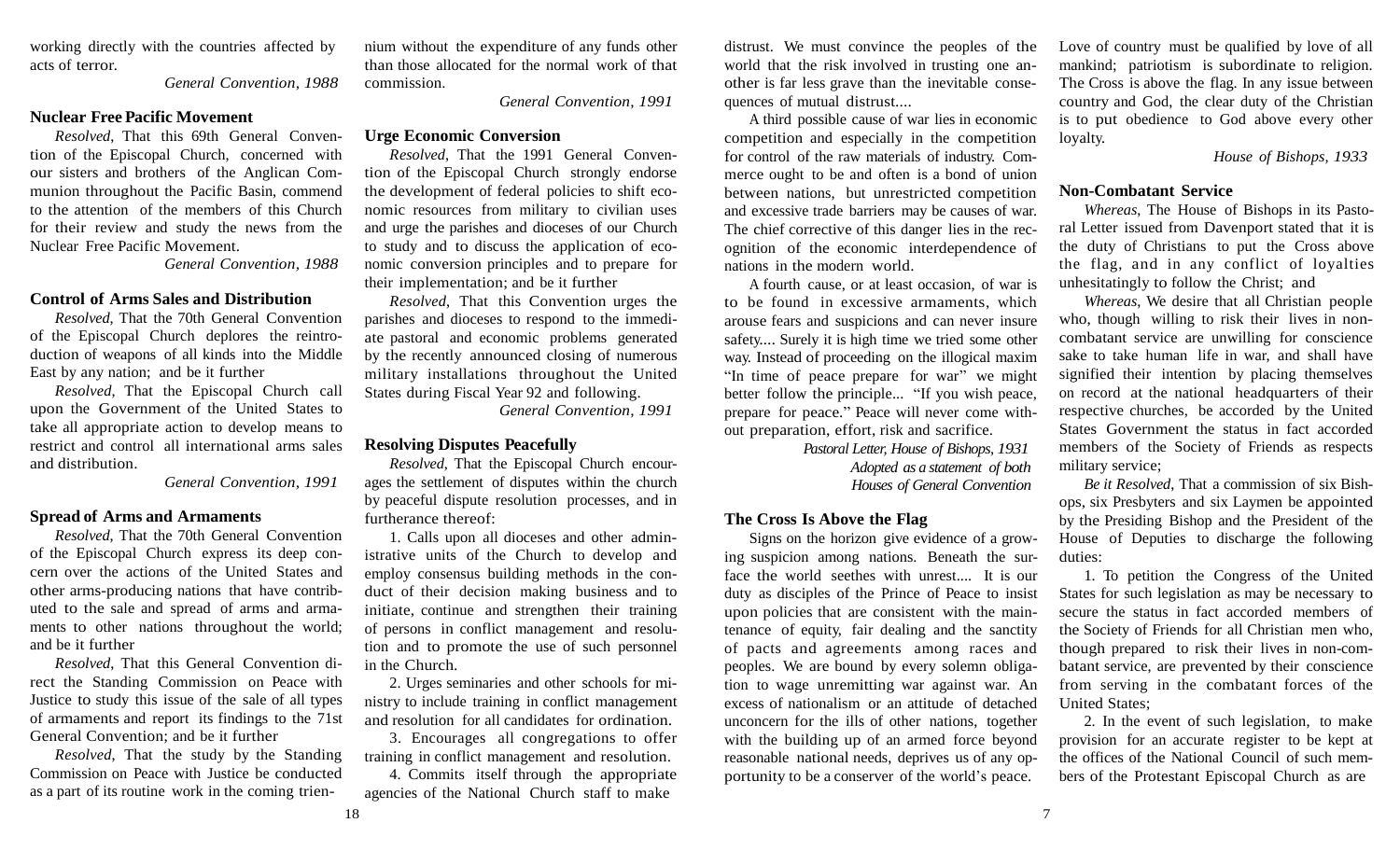conscientiously unable to serve in the combatant forces of the United States.

*General Convention, 1934 In February 1940 a resolution of the National (now Executive) Council of the Episcopal Church established a Register of Conscientious Objectors at the national church office. The Executive Secretary of the Department of Christian Social Relations was appointed Registrar. The current Registrar is in the Office of Youth and Young Adult Ministries. Information about the Register can be requested from:* Registrar for Conscientious Objectors, Episcopal Church Center, 815 Second Avenue, New York, NY 10017, phone 1- 800-334-7626

#### **Withholding Sales of Munitions**

*Resolved*, That the General Convention urges consideration by the Government of the United States of the adoption of the policy of withholding sales of munitions and loans of money to any belligerent government which has not exhausted all possibilities of peaceful settlement before having recourse to arms; with an exception in favor of any nation which is resisting a sudden invasion of its territory.

*General Convention, 1934*

## **The Man on the Cross and the Man on Horseback**

Recent events have made evident the instability and insecurity of World Peace. International comity and the principles of the good neighbor policy have suffered grave impairment. Injustice, hatred, race discrimination and poverty continuously keep the nations precariously near armed conflict. We see the peoples of the world, including ourselves, engaged in a mad race for supremacy in armament, a competition that must inevitably issue in a conflict more terrible than the world has ever known. Such a conflict would unleash forces more devastating and destructive

than mankind has yet witnessed and bring upon the innocent and unoffending dire suffering and destruction. The skill and cunning of the inventor has made modern war diabolical and robbed it of the last vestiges of pity for the weak and the defenseless. Today war stands before the bar of world opinion undefended, save by those whose malevolence and lust for power make them insensitive to suffering in its more barbarous and violent forms.

The Christian Church stands unalterably committed to the ideals of the Prince of Peace. Its unarmed but potential forces must be challenged to action, as it sees the imminence of a conflict between the Man on the Cross and the man on horseback. Passive unconcern at such a time may prove fatal to the cause to which the Church is irrevocably committed. The persuasive voice of an awakened and alarmed Church must be heard and all its powers invoked, to stay the militaristic spirit that threatens the Christian ideals of our civilization.

There can be no security and no enduring peace where racial hatreds and national ambitions are unchecked, nor can there be where treaties ... are violated with impunity. What part America may play as a pacific and moral influence has yet to be disclosed. It may be that, as one of the greatest of world powers, her voice may prove potent and persuasive in determining the course of world events. Certainly she holds a place of incomparable advantage and if her designs are pure and selfless she may under God be a mighty factor in promoting World Peace. Isolation is both immoral and impossible. Nations as well as individuals must be united in a law-governed society. There can be no enduring peace except that which is grounded on the eternal justice of God.

We deplore the persistent persecution of helpless peoples, either because of race or reli-

assurance. From this resource of conquering love the ministry of peacemaking takes its rise, its courage, its dauntless hope, even though we cannot know the future.

*House of Bishops, 1982*

## **Opposition to Strategic Defense Initiative**

*Resolved*, That this 68th General Convention:

(1) Express its opposition to President Reagan's Strategic Defense Initiative known popularly as "Star Wars;" and

(2) Request members of Congress to withhold funds for study of the feasibility of this proposed "umbrella" that some contend could be built to remove the threat of nuclear war.

*General Convention, 1985*

#### **For a Verifiable Bilateral Nuclear Freeze**

*Resolved*, That the 68th General Convention request the National Church and individual Episcopalians to:

(a) support and work for a verifiable bilateral nuclear freeze and the continuation of the SALT II accord;

(b) review and revise budgetary plans to reflect peace and justice priorities;

(c) designate the first Wednesday of each month as a day of action and reflection on peacemaking;

(d) continue an active program of education and dialogue about peace and justice issues both within the Anglican communion and with other groups;

(e) influence government leaders and the producers of military technology and hardware to examine their moral and social responsibility; and

(f) advocate economic conversion of our national resources, especially our labor, to the

production of materials and services needed to enhance life.

*General Convention, 1985*

# **Oppose the Production of Chemical Weapons**

*Resolved*, That this 68th General Convention of the Episcopal Church oppose any resumption of the production of chemical ("nerve gas") weapons, and urge the Government of the United States to take a position of moral leadership, as it has done since 1969, in trying to decrease the manufacture of chemical ("nerve gas") weapons throughout the world

*General Convention, 1985*

# **Conscientious Objection Is a Faithful Response**

*Resolved*, That this 69th General Convention of the Episcopal Church declare its belief that non-violent refusal to participate in or prepare for war is a faithful response of a member of this Church and that a decision to participate in or prepare for war should be made only after careful and prayerful consideration; and, be it further

*Resolved*, That a person making such a conscientious decision either not to participate or to participate has the respect, the support and the ministry of this Church.

*General Convention, 1988*

#### **Condemnation of Acts of Terrorism**

*Resolved*, That this 69th General Convention of the Episcopal Church reaffirm its condemnation of acts of terrorism everywhere they occur; and be it further

*Resolved*, That this Convention urge the Executive Council to determine and devise ways to provide needed assistance to those agencies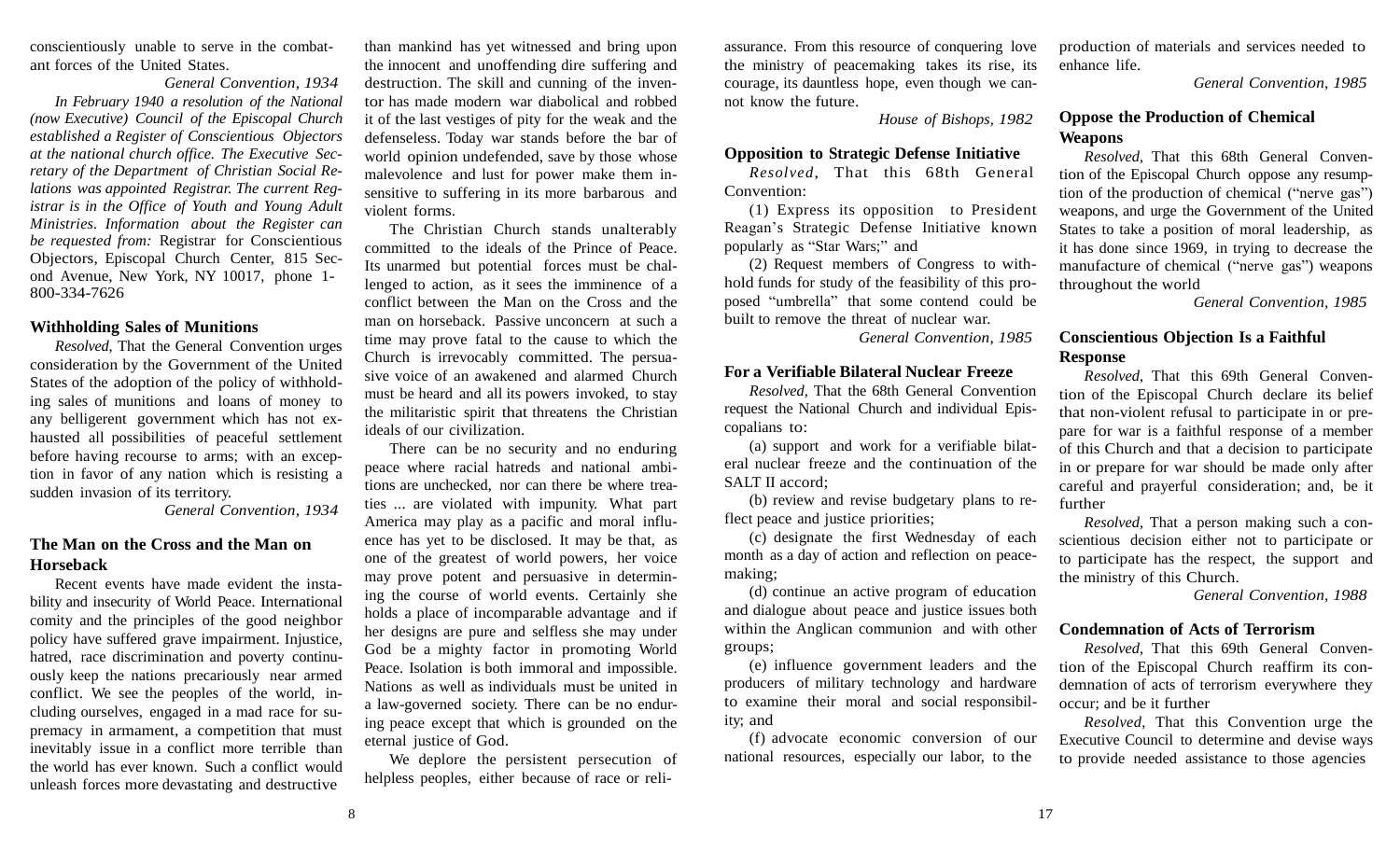gaged, recognizing that such action will be controversial and may be personally very costly;" and be it further

*Resolved*, That this General Convention, in obedience to this call, urges all members of this Church to support by prayer and by such other means as they deem appropriate, those who engaged in such non-violent action, and particularly those who suffer for conscience' sake as a result; and be it further

*Resolved*, That this General Convention calls upon all members of this Church seriously to consider the implications for their own lives of this call to resist war and work for peace for their own lives.

*General Convention, 1982*

## **No First Use of Nuclear Weapons**

*Resolved*, That this 67th General Convention urges the governments of both the United States and the Soviet Union to adopt a policy of no first use of nuclear weapons; and directs the Secretary of this Convention to communicate this to the President of the United States, members of Congress, and to the President of the USSR. *General Convention, 1982*

## **Identity, Pilgrimage and Peace**

... We are pilgrims with first fealty to the crucified and risen Christ. Holding that identity clearly and firmly, Christians may still disagree on the means of peace. We need not disagree, however on our need for a dedicated military.... Still we assert that a morally serious people must consider three aspects of American foreign policy.

First, it is our understanding that the United States has never disavowed a policy of deterrence that intends the use of nuclear weapons in a massive first-strike against whole cities and land areas should it serve the national interest.... We ask, how can this policy be squared with a free nation's commitment to justice when it intends

the calculated killing of millions of human beings who themselves are not on trial? We hold such an intention to be evil.

Second, the undiminished production and deployment of nuclear weapons... consume economic, technical and natural resources of astronomically rising proportions. The squandering of such resources constitutes an act of aggression against the thirty children who die every sixty seconds of starvation in the world. It is a callous act of indifference to the 500 million people of the world who are underfed. We declare this to be immoral and unjust.

Third, American fever to match the Soviet Union weapon for weapon appears to be damaging the personality structure of a whole generation. Current studies show that our children are growing up with a pervasive sense of fear, menace, cynicism, sadness and helplessness. The effect of these eroding inner sensations is to impair the ability to form stable values, a sense of continuity and purpose, and a readiness for responsibility.... The decadence that marks our culture may be of our own making. We believe it can only worsen without a tide of peacemaking witness, especially the steady protest of Christian people who claim their first allegiance, declare their true identity and recover the bravery of pilgrim people.

We believe it to be the responsibility of the United States to take the bold initiative in nuclear disarmament, and to keep on taking it....

We, your bishops, pledge ourselves and bid our people to the ministry of peacemaking. We pledge ourselves again to weekly fasting and daily prayer for peace. We pledge action in the peace movements that press the world's leaders for swift nuclear disarmament.

We undertake this ministry not because disarmament will save the world. We do it because the world's salvation has already been secured in Christ, and we dare not neglect so great an

gion, as contrary to the Christian doctrine that God hath made of one blood all nations of men to dwell on the face of the whole earth....

*House of Bishops, 1940*

# **Members of Our Church Who Are Conscientious Objectors**

*Resolved*, That a Joint Commission be set up composed of six persons - two Bishops, to be appointed by the Presiding Bishop; two Presbyters; and two Laymen, to be appointed by the President of the House of Deputies, whose duties shall be

(a) to assure the members of this Church who "by reason of religious training and belief are conscientiously opposed to participation in war" of the continuing fellowship of the Church with them and care for them;

(b) To maintain through the Committee on Conscientious Objectors under the Department of International Justice and Good-will of the Federal Council of Churches an official relationship under the provisions set up by the Selective Service Act;

(c) To inform the Church from time to time of the situation in its several aspects and to receive and raise such funds on a purely voluntary basis as are needed for the support of active members of our Church who are conscientious objectors and whose personal funds are inadequate; in such manner and in such sums as the [Executive] Council [of the Episcopal Church] may approve - the necessary expenses of the Commission being met out of other funds.

*General Convention, 1943*

# **Absolute National Sovereignty Is an Anachronism**

What are the signs of the times which God expects us to discern? One is surely the unprecedented search for unity, both in the divided world and in the divided Church. The world sets

about its task with the best means it has; and we pray God's blessing on those means, imperfect as they are. It is right that nations seek stronger and more enduring unity, and find the way to put behind them old and now meaningless nationalisms. For all the blessings which national life has brought us, the conception of absolute sovereignty is an anachronism. In the words of a resolution of this Convention, "The only possible pathway to world peace lies through collective security." Indeed, with all thoughtful citizens, we pledge our support to the United Nations organization, and hope for its future development into a world federation open to all peoples, and capable of maintaining the peace.

*House of Bishops, 1952*

#### **Preventive War**

Believers in a God of Justice and Love as revealed in Christ cannot concede that war is inevitable; and voices are occasionally raised suggesting that a preventive war would afford a short-cut through our present dilemma; and if this advice were accepted, the United States would be placed in an indefensible moral position before the world, as well as violate the fundamental teachings of Christ. Therefore ... we unalterably oppose the idea of so-called "preventive war."

*General Convention, 1952*

### **Christians Are Called to Be Peace-Makers**

Because of the nature of the Christian faith, Christians have an imperative obligation to pray and work for peace among men and nations. Questions of war and peace are not remote and peripheral concerns for the committed Christian; they grow out of basic understandings of man and his destiny which are inherent in the Christian revelation.

The Church through its official bodies must seek to define the obligations of the Christian as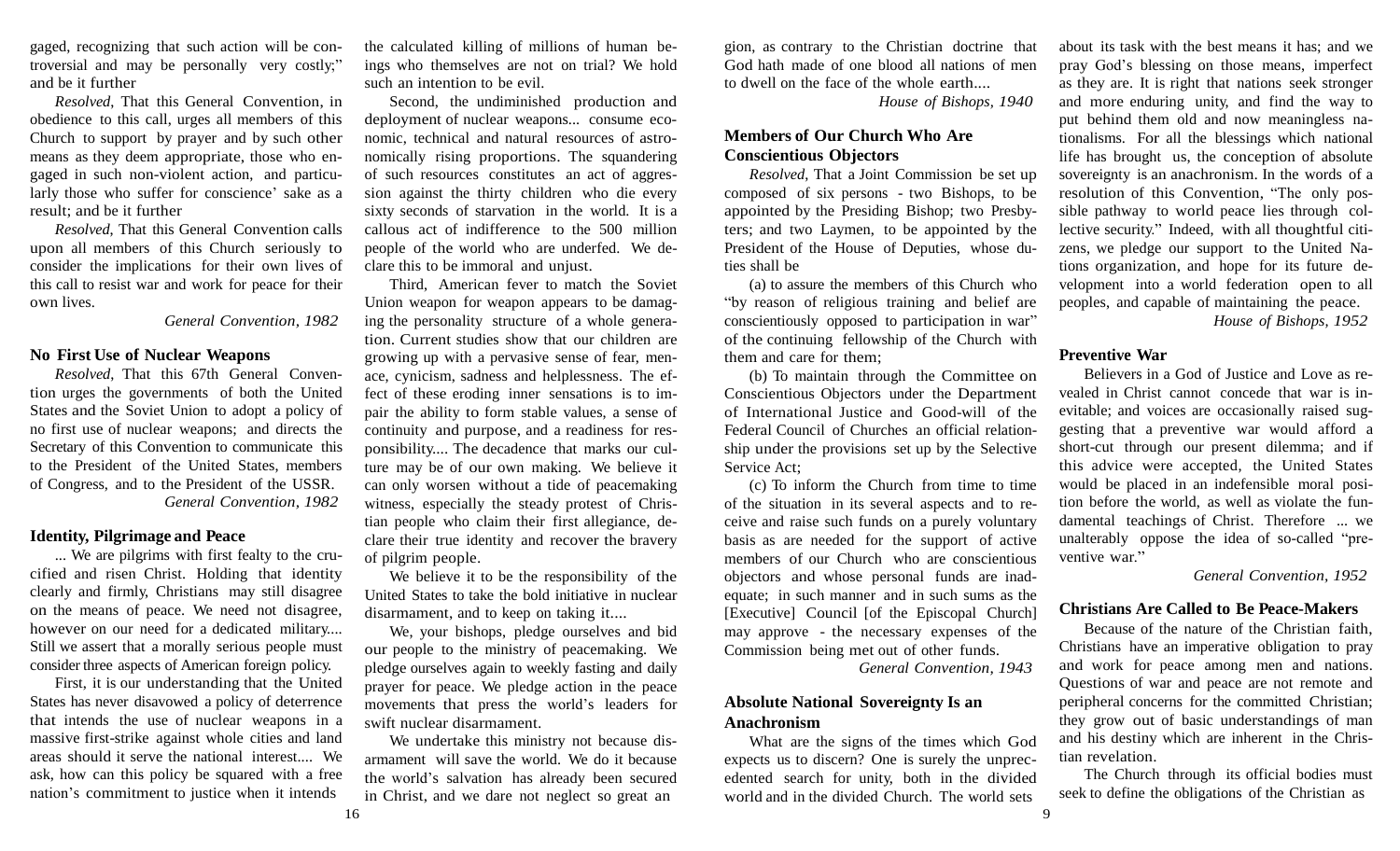peace-maker for every age, and to fit them to the situation of man at every juncture of history. In earlier periods of Christian history, the "just war" doctrine represented such an effort to define the conditions of Christian support for and participation in war.

Since the early decades of this century there has been much less clarity about what constitutes a "Christian" view of war and peace. Some in the Church have taken a pacifist position, and many of the resolutions of General Convention and other bodies have reflected this position; and with the emergence of "total war" concepts and technologies, there has been greater confusion about the Christian's approach to the waging of war. The increase of nuclear weapons, missile systems, and new ideological, military and economic challenges have made the situation at once more difficult and more deeply critical for the Christian conscience.

The Church corporate, and individual Christians, must meet all the issues of war and peace, including the menace of nuclear weapons. At all levels of its life, the Church must charge its people with the insistent duty of working with all their strength for the prevention and elimination of war.

The Church's ministry cannot dissociate itself from any of its people and in fact should have a pastoral longing to share their frustrations. We can recognize the work of those of our people in military and military-related activities. To the men in the missile bases, scientific centers, and diplomatic posts, as well as to the people as a whole united in their determination to remain free, we must not hesitate to offer a full ministry, realizing the political and military complexity of our national situation, and the fact that the situation for all of us, military and civilian alike, is not totally of our own making. With equal - and in some cases even greater - poignancy, we recognize the validity of the calling of the conscientious objector and the pacifist and the duty of the Church fully to minister to him, and its obligation to see that we live in a society in which the dictates of his conscience are respected.

The church calls upon all people, especially the leaders of nations, to exercise the strongest discipline of conscience to prevent total war. Under modern conditions, such war cannot serve any moral or even useful purpose. Every possible moral force must be summoned to prevent its occurrence. It is becoming increasingly evident that all-out modern war cannot protect the world's peoples, that an atomic holocaust cannot serve the purpose that war may once have served as an instrument of political or police action to secure justice and peace, that total war under modern conditions is self-defeating, and that it will utterly fail to secure peace with the enemy or even peace within the borders of the countries waging it.

Christians are called to be peace-makers. Such responsibility exists not solely in relation to the larger issues of our society. Indeed the Christian should be distinguished by the irenic quality of life which he brings to family, work and community life. The ministry of reconciliation is not a special calling, but an understanding of the Christian life as one which seeks to remove the barriers which separate the children of God from each other both at home and among nations.

#### *House of Bishops, 1962*

*This statement was used as the foundation of the call for the establishment of a Joint Commission on Peace by the 1979 General Convention.*

#### **The Right to Obey God Rather than Man**

Christian teaching holds that civil authority is given by God to provide order in human society, and that just human law is a reflection of

*In September 1985 the 68th General Convention adopted as "an official statement on the issues of war and peace" the report of the first Commission,* **To Make Peace***, and voted to insert in the Canons a formal provision for a Standing Commission on Peace ("with Justice" added in 1991) with the duty of developing "recommendations and strategies which will be of concrete assistance to this Church in furthering the work on issues of peace with justice."*

#### **Apocalypse and Hope**

Despite the spread of ... strident alarms, we witness to our hope. Ours is a resurrection faith.

Christians are called in that hope to confront the problems revealed by the intense light of any apocalyptic moment. Apocalypse is the term our tradition assigns to eras of special turbulence and change...when Christians are given things to say and things to do.

First, we are compelled to say that never before has it been so clear that reason forbids the use of violence, or the threat of it, as a means of securing one society against another. We know now that massive overkill poised for instant use represents deadly insecurity for the superpowers, and for the whole world. We know now that the real unit of security in the nuclear age is not the nation, since none can be secure by means of war. The real unit of security is the totality of the human family. The only security available to any nation is the security of all nations together.

...With violence so deeply rooted in human behavior it becomes an agony of growth to shift to another means of security. It remains far easier to rely on instruments of mutually assured destruction than to negotiate in patient non-violence for the means of mutually assured survival.

We are therefore prompted as religious leaders to impose upon ourselves the obligation for making this moral shift. We pray the Holy Spirit to change our hearts, moving us from violence

to non-violence. We call upon our people to join us in that prayer....

... The Christian tradition does not understand peace in the world to mean the absence of conflict. It means instead the abandonment of violence as a way of resolving even the most severe differences....

That our actions may reflect a new resolve of leadership in peace-making, we, your bishops, have committed ourselves to a weekly act of fasting and prayer for the peace of the world.... We call upon our clergy and people to join us in this act of devotion.

And we pledge repeated challenge to the leaders of the United States and other nations of the world that they repudiate reliance on military threats in favor of the more demanding discipline of military restraint and negotiation for arms control. We call upon our people to join us in this challenge to world leadership, urging them to press the issue with elected officials at all levels of government.

*House of Bishops, 1981*

#### **Call to Resist War and Work for Peace**

*Whereas*, The Lambeth Conferences of 1930, 1948, 1958, 1968 and 1978 have affirmed that "War as a method of settling international disputes is incompatible with the teaching and example of our Lord Jesus Christ;" and

*Whereas*, A modern nuclear war would kill enormous numbers of people, including children and other non-combatants, and is, by its very nature, murder on a colossal scale; therefore, be it

*Resolved*, That this 67th General Convention of the Episcopal Church reaffirms the statement made by the Anglican Bishops assembled at Lambeth in 1978 and adopted by the 66th General Convention of the Episcopal Church in 1979, calling "Christian people everywhere ... to engage themselves in non-violent action for justice and peace and to support others so en-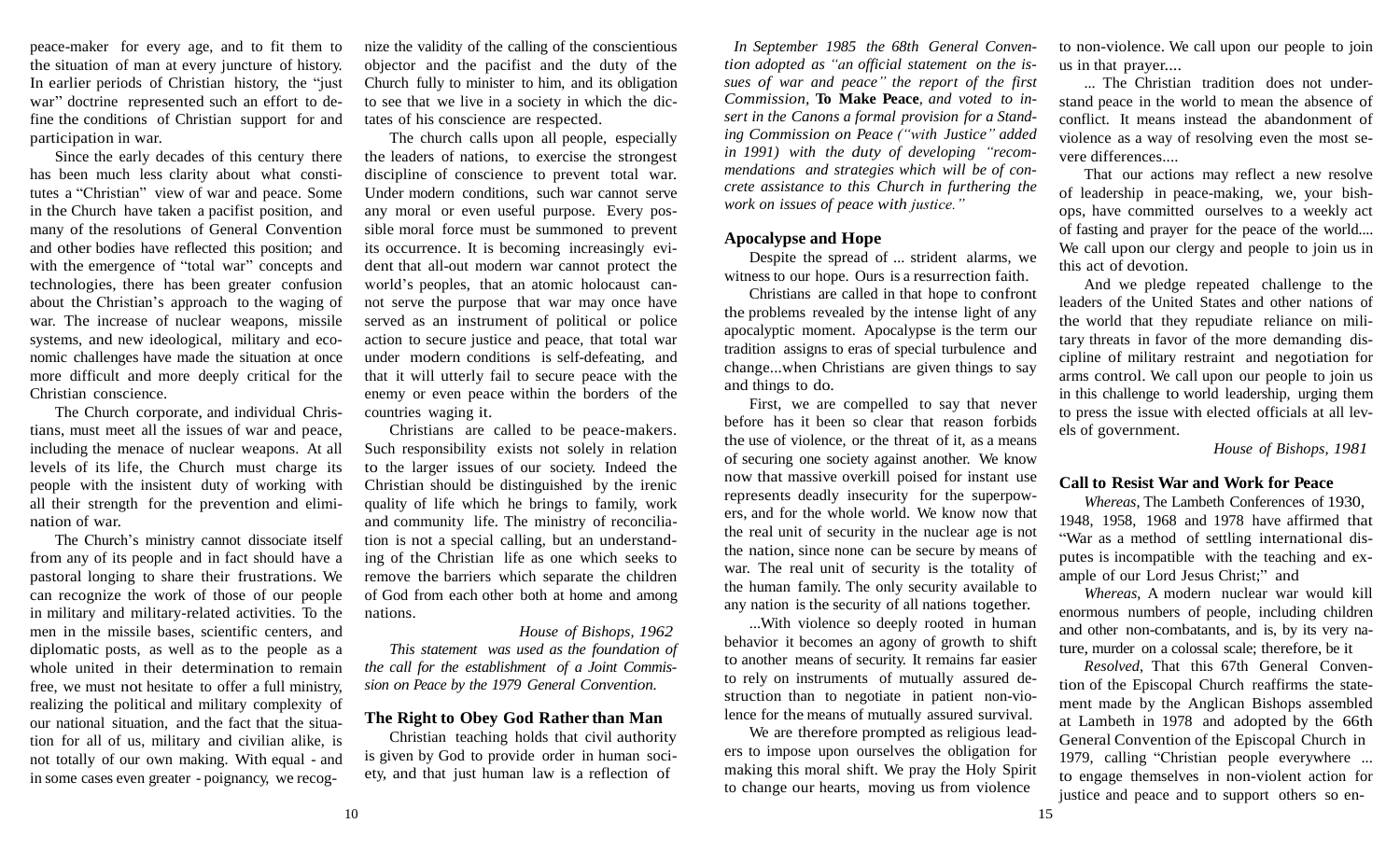#### **Opposition to Peacetime Conscription**

*Whereas*, The Lambeth Conference of 1978 has reaffirmed that "War as a method of settling international disputes is incompatible with the teaching and example of our Lord Jesus Christ," and

*Whereas*, The system of conscription is used to raise armies for the waging of war; therefore, be it

*Resolved*, That this 66th General Convention of the Episcopal Church asserts its opposition to peacetime conscription or any form of compulsory national service unless a national emergency is declared by the Congress.

*General Convention, 1979*

## **Adoption of Lambeth's "War and Violence" Resolution**

*Whereas*, The current world situation presents the ever increasing possibility of the proliferation of nuclear and other high technology weapons; be it therefore

*Resolved*, That this 66th General Convention of the Episcopal Church in the United States of America adopts as its own the following resolution concerning "WAR AND VIOLENCE" passed at the 1978 Lambeth Conference, and commends it to every member of this branch of the Anglican Communion:

*General Convention, 1979*

#### **Establish a Joint Commission on Peace**

*Whereas*, The House of Bishops stated the following in 1962: *Because of the nature of the Christian faith, Christians have an imperative obligation to pray and work for peace among men and nations. Questions of war and peace are not remote and peripheral concerns for the committed Christian; they grow out of basic understandings of man and his destiny which are inherent in the Christian revelation*....

The Church corporate, and individual Christians, must meet all the issues of war and peace, including the menace of nuclear weapons. At all levels of its life, the Church must charge its people with the insistent duty of working with all their strength for the prevention and elimination of war. and

*Whereas*, Little progress has been achieved on this "imperative obligation "of Episcopalians to work "with all their strength for the prevention and elimination of war" since 1962; therefore be it

*Resolved*, That this 66th General Convention does hereby establish a Joint Commission on Peace, consisting of 12 members (3 Bishops, 3 Presbyters or Deacons and 6 Lay persons), the Bishops to be appointed by the Presiding Bishop; the Presbyters, Deacons and Lay persons to be appointed by the President of the House of Deputies; and be it further

*Resolved*, That the Joint Commission on Peace is hereby authorized and mandated to present a comprehensive program for implementing the 1962 House of Bishops' Pastoral letter as it pertains to peace and war to the 67th General Convention of this Church for consideration and further action.

*General Convention, 1979*

*In September 1982 the 67th General Convention accepted the report of the Joint Commission on Peace which the 66th General Convention had established. Discharging the first Commission from its duties, General Convention authorized a second Joint Commission, directing it "in collaboration with other Commissions of the Convention and Committees of the Executive Council, the Dioceses, and the Seminaries of the Church, to develop a greater awareness of the centrality of peacemaking to their several missions and responsibilities" and to report to the next General Convention on the Church's progress in peacemaking.*

immutable divine law which man did not devise. Under all normal circumstances, therefore, Christians obey the civil law, seeing in it the will of God. Yet it must be recognized that laws exist which deny these eternal and immutable laws. In such circumstances, the Church and its members, faithful to Scripture, reserve the right to obey God rather than man.

Thus, the Church recognizes the right of any persons to urge the repeal of unjust laws by all lawful means, including participation in peaceful demonstrations. If and when the means of legal recourse have been exhausted, or are demonstrably inadequate, the Church recognizes the right of all persons, for reasons of informed conscience, to disobey such laws, so long as such persons

(a) accept the legal penalty for their actions,

(b) carry out their protest in a non-violent manner, and

(c) exercise severe restraint in using this privilege of conscience, because of the danger of lawlessness attendant thereon.

Before Christians participate in such actions, they should seek the will of God in prayer and the counsel of their fellow Christians.

> *House of Bishops, 1964 Position Paper III on Christian Obedience*

## **Counsel and Legal Advice to Members Who Are Conscientious Objectors**

*Whereas*, The Bishops of the Anglican Communion affirmed at Lambeth in 1958, echoing similar words in 1930 and 1948, that "war as a method of settling international disputes is incompatible with the teaching and example of our Lord Jesus Christ;" and

*Whereas*, The House of Bishops of this Church, while recognizing a Christian's basic obligation to the State and for obedience to law, has affirmed, on several occasions, that, in any

conflict of loyalties, he must still be guided by conscience, in obedience to God as revealed in Jesus Christ; and

*Whereas*, This Church by General Convention Resolution in 1934, petitioned the Congress of the United States to recognize non-combatant status for those, who by reason of conscience, refuse to serve in the military forces of the United States, and in 1940 established for such persons a Register of Conscientious Objectors; and

*Whereas*, A fresh statement of the position of this Church with regard to conscientious objection against war is now needed to guide our clergymen in their counseling task in light of the Selective Service Act of 1967, such statement to serve also as a guide for those who must interpret this Church's position to inter-Church, interfaith, and secular committees; therefore, be it

*Resolved*,

1. That this Convention hereby recognize the propriety both of non-combatant service with the military and of civilian alternative service as legitimate methods for discharging one's obligation of service to our country as a conscientious objector against war.

2. That we urge the Congress to broaden the Selective Service law, which presently restricts conscientious objection to those who object for "reasons of religious training and belief," by extending this status also to those who would take the stand for other ethical and moral considerations not necessarily associated with traditional religious commitment.

3. That we urge our Government to continue a review and revision of the present Selective Service system, so as to eliminate persisting inequities, which include, among others, a failure by many local draft-boards to reflect in their membership the racial and ethnic complexion of that local community.